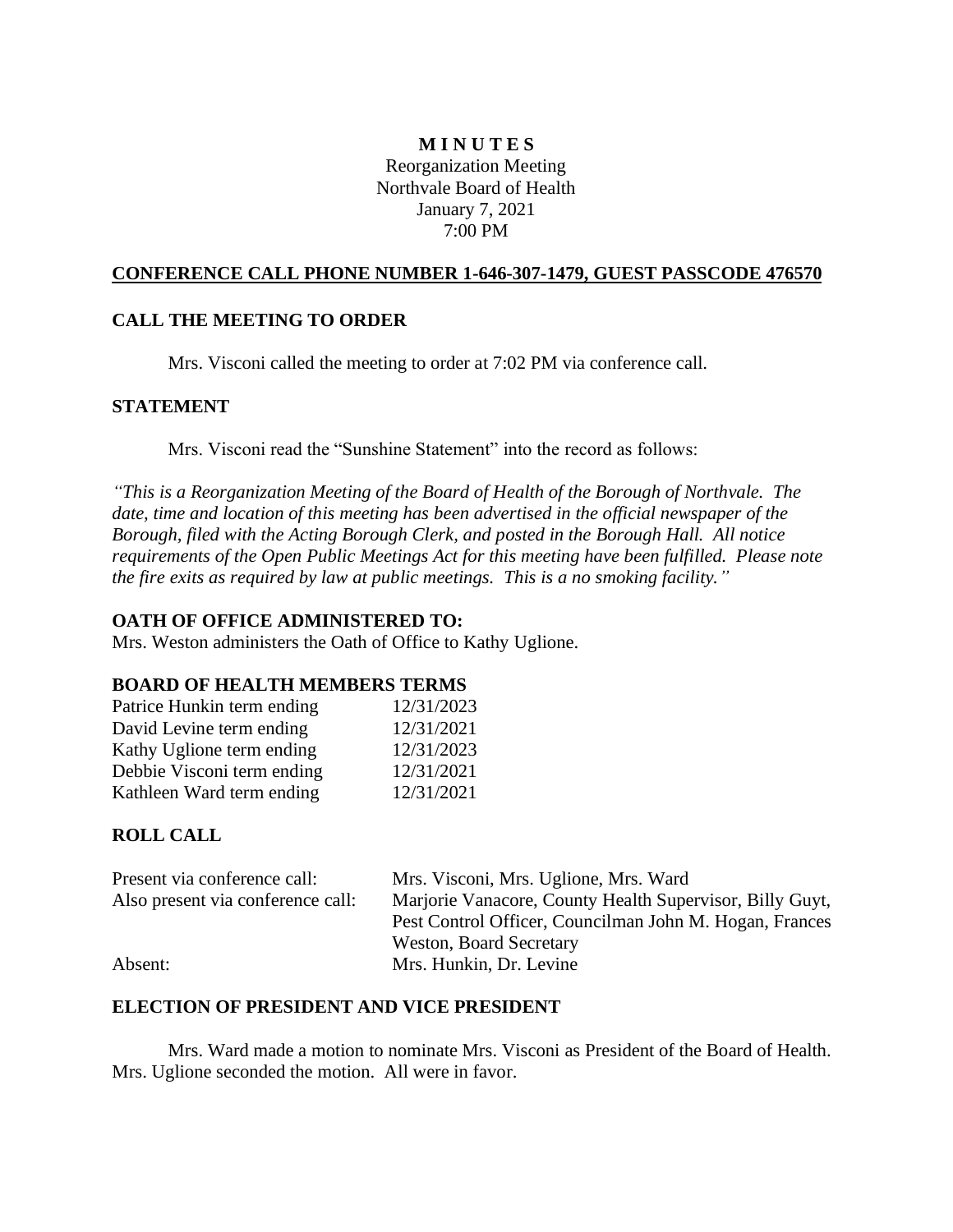Mrs. Ward made a motion to nominate Dr. Levine as Vice President of the Board of Health. Mrs. Uglione seconded the motion. All were in favor

#### **APPROVAL OF MINUTES**

On a motion made by Mrs. Ward, seconded by Mrs. Uglione all were in favor to accept the Minutes of the October 15, 2020 Meeting.

#### **Approve Meeting Dates for 2021**

On a motion made by Mrs. Uglione, seconded by Mrs. Ward all were in favor to accept the meeting dates for 2021 as follows: Jan. 7, March 18, June 17, October 21.

### **APPOINTMENTS**

On a motion made by Mrs. Ward, seconded by Mrs. Uglione all were in favor to approve the following appointments:

TYCO Animal Control Services as Animal Warden for a one year term ending 12/31/21. William Guyt as Pest Control Officer for a one year term ending 12/31/21.

### **CORRESPONDENCE**

- **1. Immunization Audit Report**
	- Re: Northvale Public School
- **2. Immunization Audit Report**

Re: I Plus One Academy

#### **RESOLUTIONS**

#### **#2021-01 Authorize the Northvale Board of Health President to sign the 2021 Contract for TYCO Animal Control Services**

On a motion made by Mrs. Ward, seconded by Mrs. Uglione all were in favor to authorize the Board of Health President to sign the 2021 contract for TYCO Animal Control Services.

### **#2021-02 Authorize the Northvale Board of Health President to sign the 2021 Contract with Hillsdale for Child Health Conferences**

On a motion made by Mrs. Ward, seconded by Mrs. Uglione all were in favor to authorize the Board of Health President to sign the 2021 contract with Hillsdale for Child Health Conferences.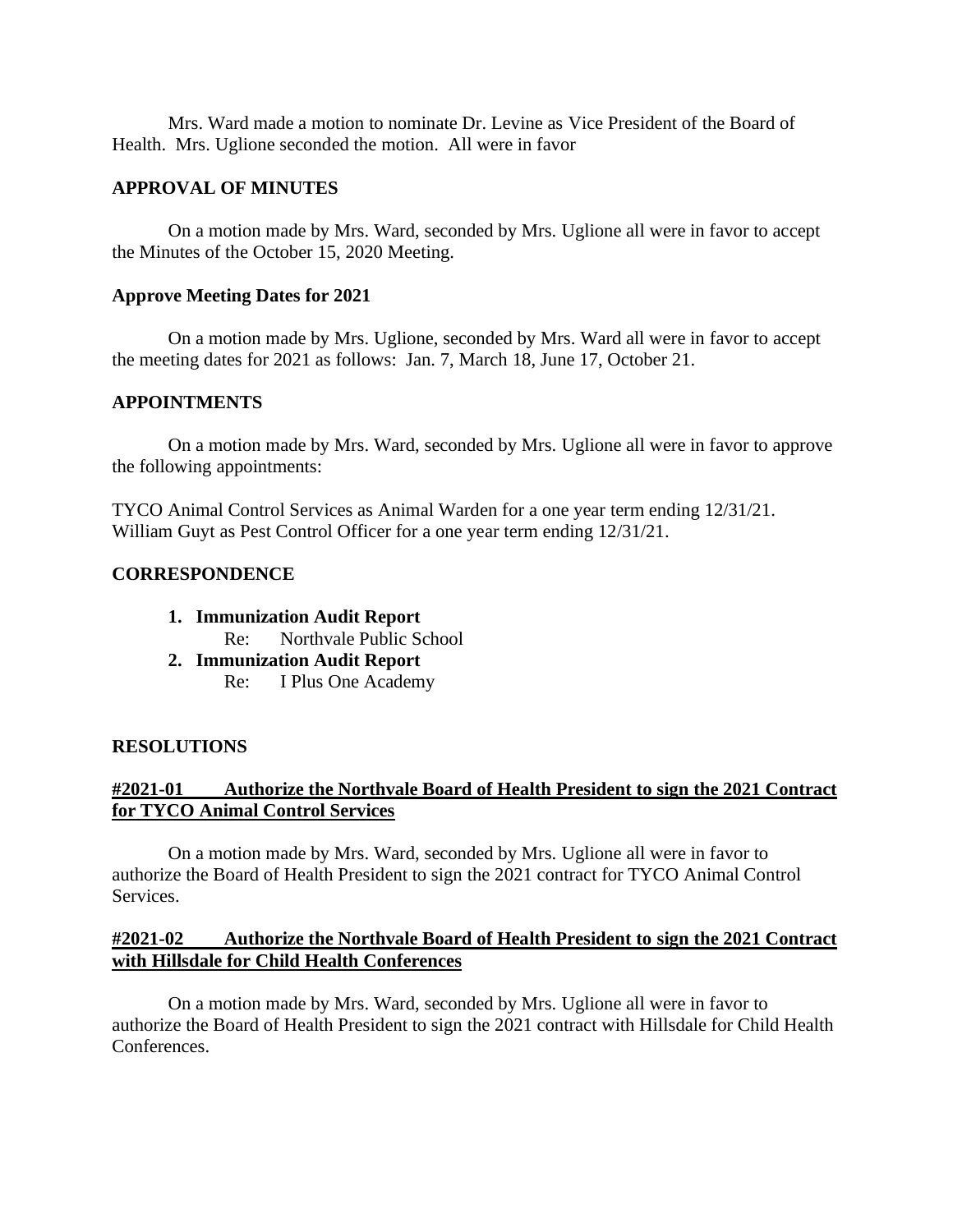## #**2021-03 - Authorize the Northvale Board of Health President to sign the 2021 Agreement with Bergen County Health Services**

On a motion made by Mrs. Ward, seconded by Mrs. Uglione all were in favor to authorize the Board of Health President to sign the 2021 agreement with Bergen County Health Services.

### **2020 REVENUE COLLECTED**

| <b>TOTAL</b>                    | \$39,466.00 |
|---------------------------------|-------------|
| Late Fees (Dogs and Cats)       | \$105.00    |
| Pet Licensing                   | \$4,313.00  |
| Marriage Certificate Fees       | \$1,138.00  |
| <b>Birth Certificate Fees</b>   | 0.00        |
| Death Certificate Fees          | \$18,460.00 |
| Food Establishment License Fees | \$15,450.00 |

### **PAYMENT OF BILLS**

Ratify and approve all bills paid between October 1, 2020 and December 31, 2020.

| <b>North Jersey Media</b><br>Legal Ad                              | \$11.40  |  |
|--------------------------------------------------------------------|----------|--|
| <b>Office Concepts Group</b><br>Paper                              | \$44.43  |  |
| <b>RR</b> Donnelly<br><b>Safety Paper</b>                          | \$105.00 |  |
| <b>Hillsdale Board of Health</b><br><b>Child Health Conference</b> | \$105.00 |  |
| Dr. Stefanie Simon<br>Rabies Clinic                                | \$150.00 |  |
| <b>Shoprite</b><br>Flu Shots - Employees/School                    | \$625.00 |  |
| <b>TYCO Animal Control</b><br>Sept, Oct, Nov                       | \$1,710  |  |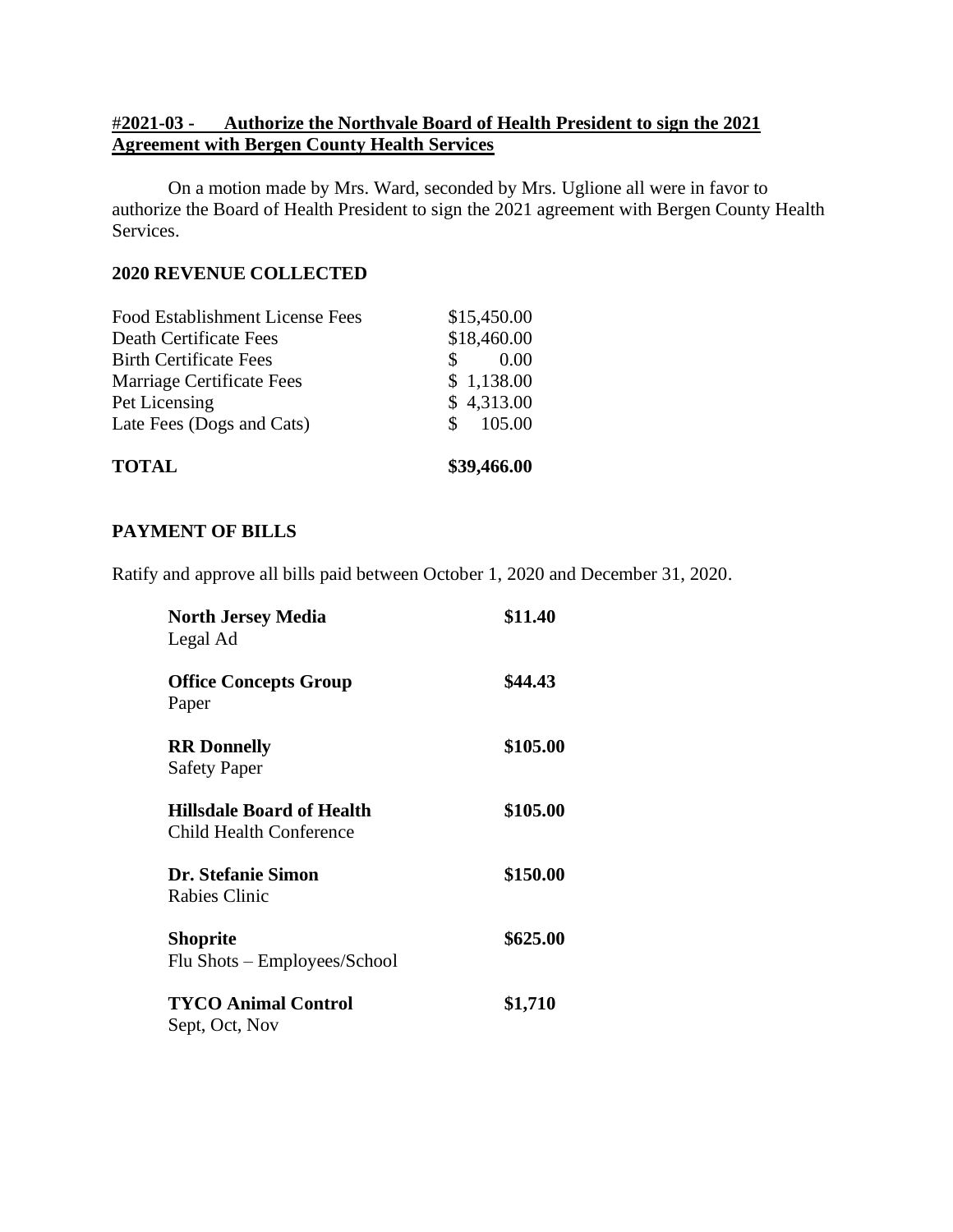On a motion made by Mrs. Ward, seconded by Mrs. Uglione all were in favor to ratify and approve the bills paid between October 1, 2020 and December 31, 2020.

#### **OPEN TO PUBLIC**

Mrs. Visconi opened the meeting to the public. There being no comments from the public, Mrs. Viconi closed the meeting to the public.

## **SECRETARY'S REPORT**

Mrs. Weston reported that all 2021 food license renewals were mailed out. The 2021 dog/cat license renewals will be mailed out the beginning of next week. There was a computer problem with Munidex and the Borough so that is why they had not been mailed as yet. Mrs. Weston announced that we have a new Council liaison, Councilman John M. Hogan. Mrs. Weston thanked Mrs. Visconi for setting up the testing for the Borough employees and her family.

#### **NEW BUSINESS**

#### **OLD BUSINESS**

## **REPORTS**

#### **Pest Control Officer's Report**

Mr. Guyt thanked the ladies for all their efforts and putting their lives on the line. He has had no complaints and has inspected the town properties and parks and all are in order.

#### **Health Officer's Report**

Ms. Vanacore asked the board members if they had any questions on the reports from October, November and December.

#### **Nurse's Report – October, November, December**

#### **TYCO Animal Control Officer's Report – October, November, December**

On a motion made by Mrs. Ward, seconded by Mrs. Uglione all were in favor to accept the Pest Control Officer's Report, Health Officer's Reports, Nurse's Reports, and Animal Control Officer's Reports.

### **COUNCIL MEMBER REPORT**

Mrs. Visconi welcomed Councilman John M. Hogan. Councilman Hogan states that when he was given the responsibility and role of liaison to the Board of Health he did not realize the majority of topics the board covered. He is looking forward to working with the members. If they need him, they can email or call him.